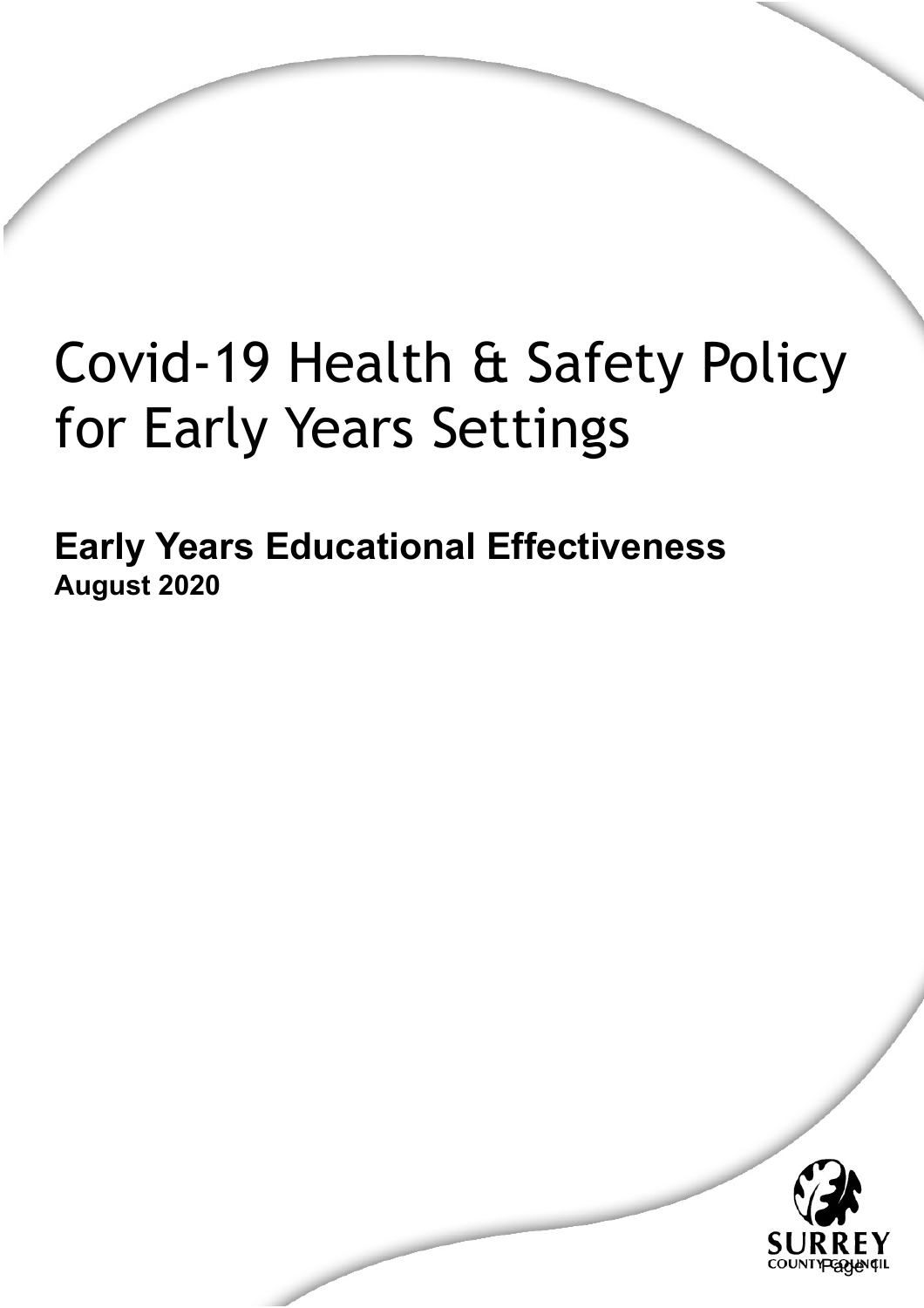### **POLICY AIM:** To ensure that the risks of Covid-19 presented to children, staff and visitors are reduced to an acceptable level.

#### **POLICY OBJECTIVES:** To conduct all our activities safely and in accordance with legislative standards and in consideration of government guidance

To provide safe working and learning conditions

 To ensure a systematic approach to the identification of risks and the allocation of resources to control them

To openly communicate on health safety and welfare

**POLICY STATEMENT:** St Matthew's Preschool recognises and accepts its responsibility as an employer and provider of services and will provide a safe and healthy workplace and learning environment for all staff, children and such other persons as may be affected by its activities.

> We will adopt health and safety arrangements under Covid-19 in line with Health & Safety legislation, and in consideration of government guidelines.

Good health and safety management will be an integral part of the way that the setting operates and will be considered across all work activities and across the wide range of educational activities delivered.

## **SIGNED:**

……………………………………… Owner/Manager ………………. Date

.……………………………………. Chair of Committee …………………. Date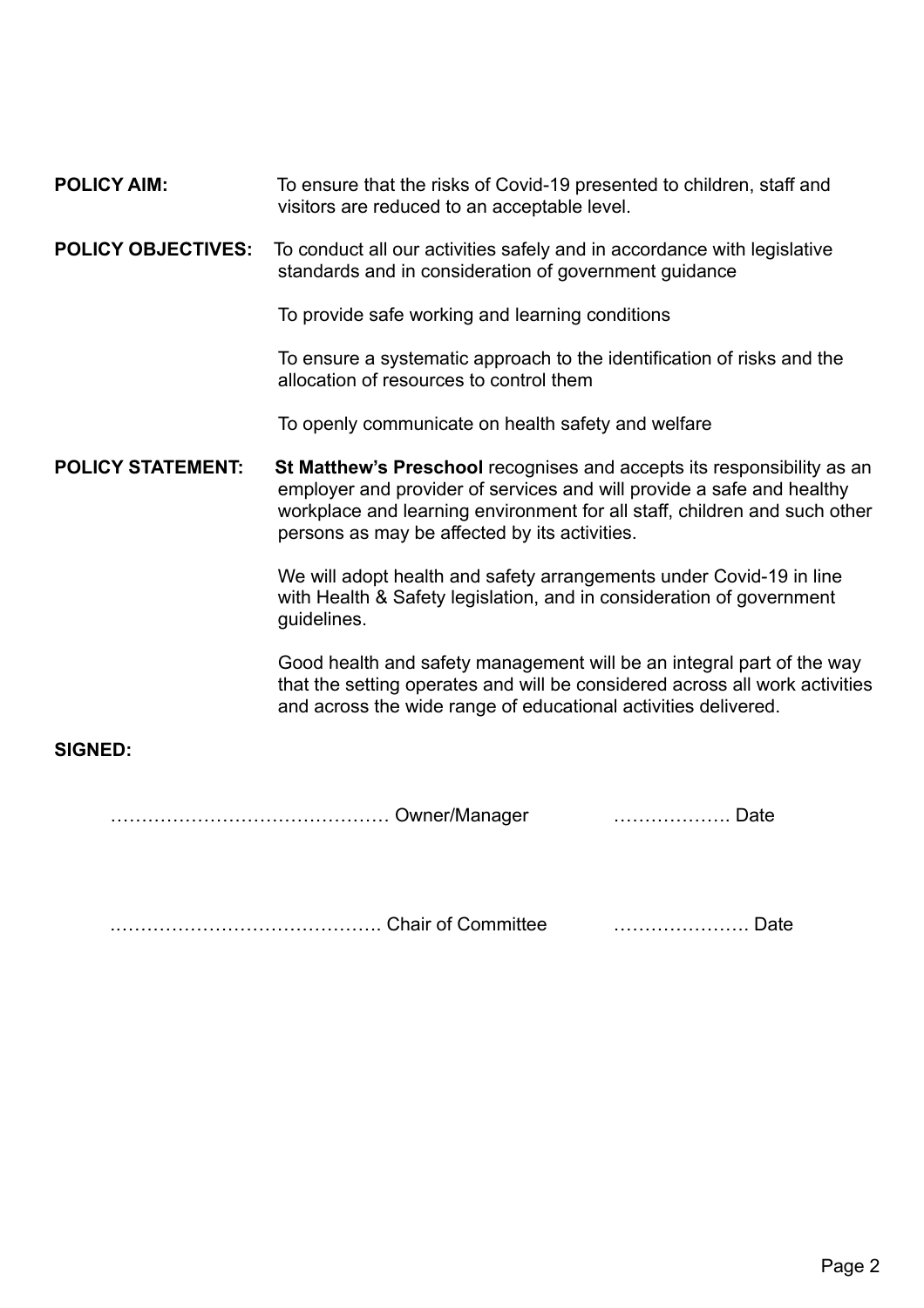## **THE SETTING WILL:**

- Apply and communicate sensible risk management and safe working practices. This will involve:
	- o Regular assessment of hazards and associated risks
	- o Implementing preventive and protective control measures against those risks to an acceptable/ tolerable level
	- o Monitoring the effectiveness of those measures by senior leaders
	- o Provision of information, instruction, training and protective equipment to staff (and children where required)
	- o Review of risk assessments, policies, procedures and practices at regular interval and where additional information is gained through changes in government guidance, monitoring or following an incident.
- Implement measures to ensure social distancing is observed across the site and in all buildings consistent with and appropriate to the numbers of children, staff and visitors in the setting
- Maintain an appropriate hygiene regime to be followed by all children, staff and visitors
- Operate an enhanced cleaning regime for the duration of Covid-19
- Ensure that staff are informed and instructed to ensure competence and awareness of health & safety precautions required during Covid-19
- Educate children about Covid-19 and to encourage and re-assure them about the measures in place to protect themselves from it.
- Require all employees to encourage and support all children to show a proper personal concern for their own safety, for that of the people around them.
- Require staff to exercise increased due care and attention and observe safe working methods.
- Communicate regularly and effectively with staff and parents about the setting's response to Covid-19
- Provide for children of critical workers and vulnerable children to be accommodated alongside returning year children